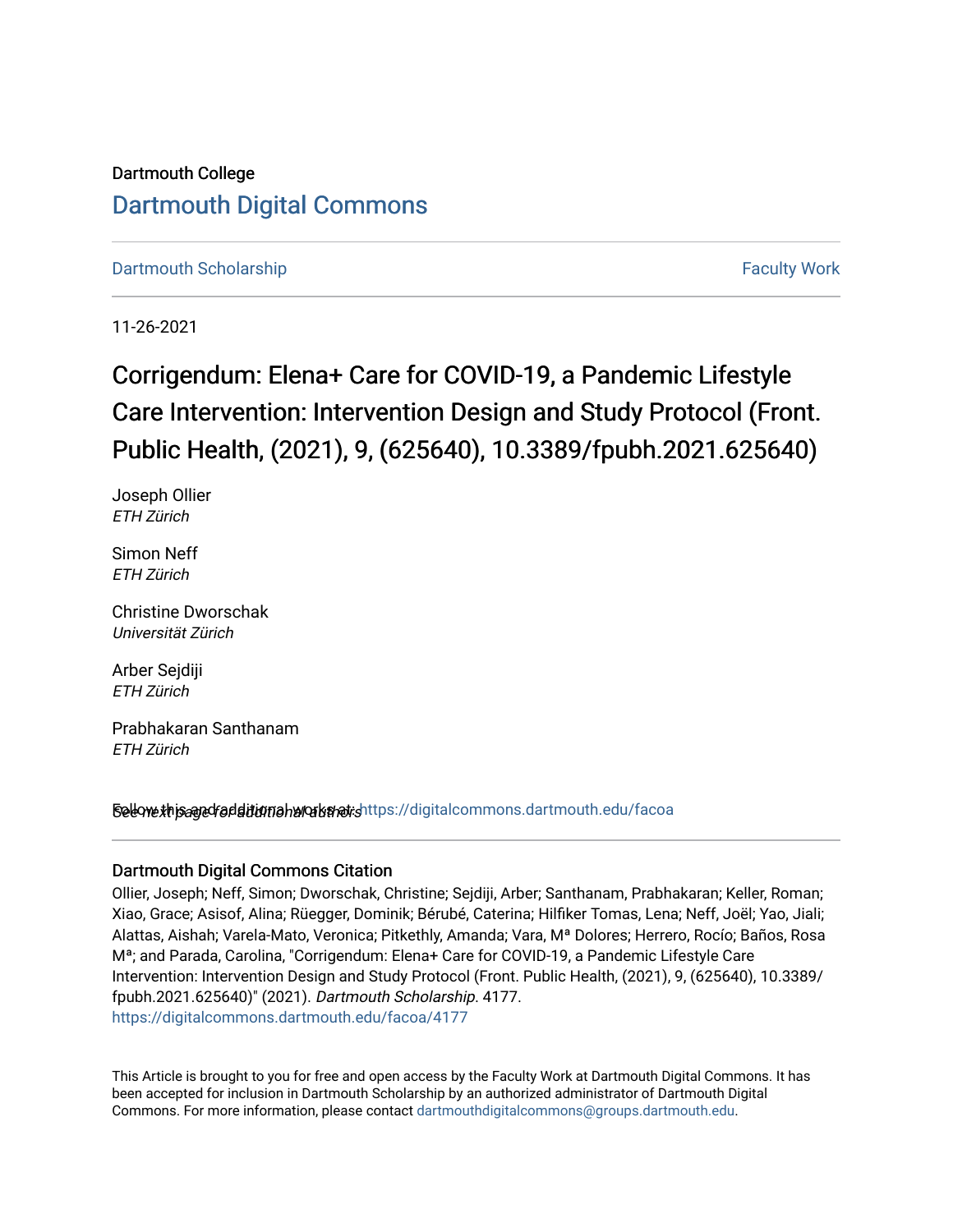### Authors

Joseph Ollier, Simon Neff, Christine Dworschak, Arber Sejdiji, Prabhakaran Santhanam, Roman Keller, Grace Xiao, Alina Asisof, Dominik Rüegger, Caterina Bérubé, Lena Hilfiker Tomas, Joël Neff, Jiali Yao, Aishah Alattas, Veronica Varela-Mato, Amanda Pitkethly, Mª Dolores Vara, Rocío Herrero, Rosa Mª Baños, and Carolina Parada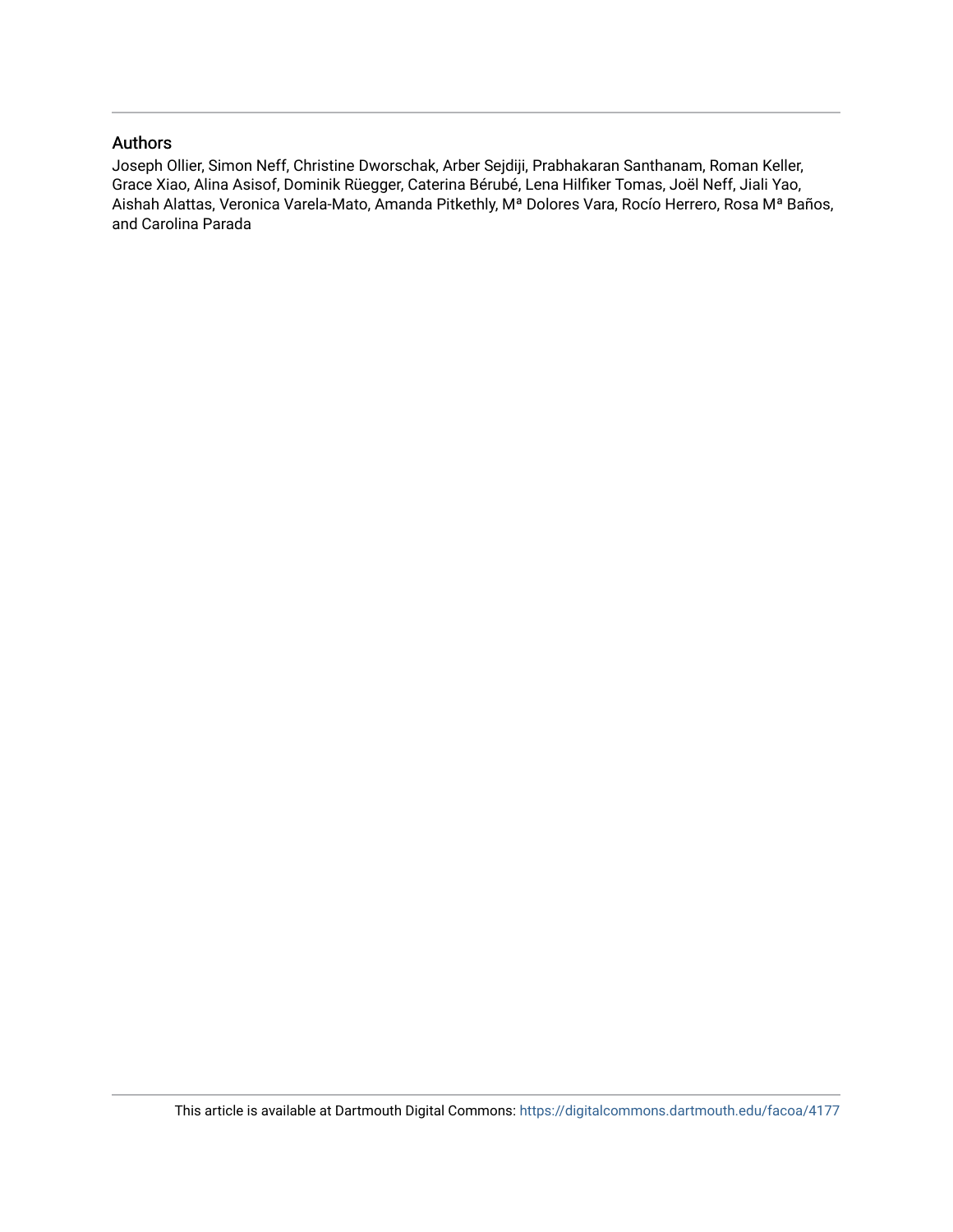



# Corrigendum: Elena+ Care for [COVID-19, a Pandemic Lifestyle Care](https://www.frontiersin.org/articles/10.3389/fpubh.2021.809278/full) Intervention: Intervention Design and Study Protocol

Joseph Ollier<sup>1\*</sup>, Simon Neff<sup>2</sup>, Christine Dworschak<sup>3</sup>, Arber Sejdiji<sup>2</sup>, Prabhakaran Santhanam1, Roman Keller<sup>4</sup>, Grace Xiao<sup>5</sup>, Alina Asisof1, Dominik Rüegger1, Caterina Bérubé  $^1$ , Lena Hilfiker Tomas $^6$ , Joël Neff $^6$ , Jiali Yao $^4$ , Aishah Alattas $^4$ , Veronica Varela-Mato<sup>7</sup>, Amanda Pitkethly<sup>8</sup>, Mª Dolores Vara<sup>9,10</sup>, Rocío Herrero<sup>9,10</sup>, Rosa Mª Baños 9,10,11, Carolina Parada <sup>12</sup>, Rajashree Sundaram Agatheswaran <sup>13</sup>, Victor Villalobos<sup>14</sup>, Olivia Clare Keller<sup>1,15</sup>, Wai Sze Chan<sup>16</sup>, Varun Mishra<sup>17</sup>, Nicholas Jacobson<sup>18</sup>, Catherine Stanger<sup>18</sup>, Xinming He<sup>19</sup>, Viktor von Wyl<sup>20,21</sup>, Steffi Weidt<sup>22</sup>, Severin Haug<sup>23</sup>, Michael Schaub<sup>23</sup>, Birgit Kleim<sup>3</sup>, Jürgen Barth<sup>24</sup>, Claudia Witt<sup>24</sup>, Urte Scholz<sup>25,26</sup>, Elgar Fleisch<sup>1,4,15</sup>, Florian von Wangenheim<sup>1,4</sup>, Lorainne Tudor Car<sup>4,27</sup>, Falk Müller-Riemenschneider<sup>28,29</sup>, Sandra Hauser-Ulrich <sup>30</sup>, Alejandra Núñez Asomoza $^{\mathfrak{sl}},$  Alicia Salamanca-Sanabria $^{\mathfrak{4}},$  Jacqueline Louise Mair $^{\mathfrak{4}}$  and Tobias Kowatsch<sup> $1,4,15$ </sup>

<sup>1</sup> Centre for Digital Health Interventions, Department of Management, Technology and Economics, Eidgenössische Technische Hochschule (ETH) Zurich, Zurich, Switzerland, <sup>2</sup> Department of Management, Technology, and Economics, Eidgenössische Technische Hochschule (ETH) Zurich, Zurich, Switzerland, <sup>3</sup> Department of Psychology, University of Zurich, Zurich, Switzerland, <sup>4</sup> Future Health Technologies, Singapore-ETH Centre, Campus for Research Excellence and Technological Enterprise (CREATE), Singapore, Singapore, <sup>5</sup> School of Medicine, Johns Hopkins University, Baltimore, MD, United States, <sup>6</sup> Executive School of Management, Technology and Law, University of St. Gallen, St. Gallen, Switzerland, <sup>7</sup> School of Sport, Exercise and Health Sciences, Loughborough University, Loughborough, United Kingdom, <sup>8</sup> Sport, Exercise and Health Sciences, Edinburgh Napier University, Edinburgh, United Kingdom, <sup>9</sup> Polibienestar Research Institute, University of Valencia, Valencia, Spain, <sup>10</sup> Centro de Investigación Biomédica en Red de Fisiopatología de la Obesidad y Nutrición (CIBERObn) Physiopathology of Obesity and Nutrition, Instituto de Salud Carlos III, Madrid, Spain, <sup>11</sup> Department of Personality, Evaluation and Psychological Treatment, Faculty of Psychology, University of Valencia, Valencia, Spain, <sup>12</sup> Department of Psychology, Universidad San Buenaventura, Bogotá, Colombia, <sup>13</sup> National Institute of Education, Nanyang Technological University, Singapore, Singapore, <sup>14</sup> Interdisciplinary Center for Health Workplaces, University of California, Berkeley, Berkeley, CA, United States, <sup>15</sup> Centre for Digital Health Interventions, Institute of Technology Management, University of St. Gallen, St. Gallen, Switzerland, <sup>16</sup> Department of Psychology, University of Hong Kong, Pokfulam, Hong Kong, SAR China, <sup>17</sup> Department of Computer Science, Dartmouth College, Hanover, NH, United States, <sup>18</sup> Center for Technology and Behavioral Health, Geisel School of Medicine, Hanover, NH, United States, <sup>19</sup> Business School, Durham University, Durham, United Kingdom, <sup>20</sup> Epidemiology, Biostatistics and Prevention Institute, University of Zurich, Zurich, Switzerland, <sup>21</sup> Institute for Implementation Science in Health Care, University of Zurich, Zurich, Switzerland, <sup>22</sup> Department of Psychiatry, Psychotherapy and Psychosomatics, University of Zurich, Zurich, Switzerland, <sup>23</sup> Swiss Research Institute for Public Health and Addiction, University of Zurich, Zurich, Switzerland, <sup>24</sup> Institute for Complementary and Integrative Medicine, University Hospital Zurich, University of Zurich, Zurich, Switzerland, <sup>25</sup> Applied Social and Health Psychology, Department of Psychology, University of Zurich, Zurich, Switzerland, <sup>26</sup> Dynamics of Healthy Aging, University of Zurich, Zurich, Switzerland, <sup>27</sup> Family Medicine and Primary Care, Lee Kong Chian School of Medicine, Nanyang Technological University, Singapore, Singapore, <sup>28</sup> Department of Medicine, Saw Swee Hock School of Public Health, Yong Loo Lin School of Medicine, National University of Singapore, Singapore, Singapore, <sup>29</sup> Center for Digital Health, Berlin Institute of Health and Charité, Berlin, Germany, <sup>30</sup> Department of Applied Psychology, University of Applied Sciences Zurich, Zurich, Switzerland, <sup>31</sup> Unidad Académica de Cultura, Universidad Autónoma de Zacatecas, Zacatecas, Mexico

Keywords: chatbot, conversational agent (CA), digital coaching, digital health, coronavirus-COVID-19, gamification, mental health, pandemic lifestyle care

#### **OPEN ACCESS**

Approved by: Frontiers Editorial Office, Frontiers Media SA, Switzerland

> \*Correspondence: Joseph Ollier [jollier@ethz.ch](mailto:jollier@ethz.ch)

#### Specialty section:

This article was submitted to Digital Public Health, a section of the journal Frontiers in Public Health

Received: 04 November 2021 Accepted: 05 November 2021 Published: 26 November 2021

#### Citation:

Ollier J, Neff S, Dworschak C, Sejdiji A, Santhanam P, Keller R, Xiao G, Asisof A, Rüegger D, Bérubé C, Hilfiker Tomas L, Neff J, Yao J, Alattas A, Varela-Mato V, Pitkethly A, Vara MD, Herrero R, Baños RM, Parada C, Agatheswaran RS, Villalobos V, Keller OC, Chan WS, Mishra V, Jacobson N, Stanger C, He X, von Wyl V, Weidt S, Haug S, Schaub M, Kleim B, Barth J, Witt C, Scholz U, Fleisch E, Wangenheim Fv, Car LT, Müller-Riemenschneider F, Hauser-Ulrich S, Asomoza AN Salamanca-Sanabria A, Mair JL and Kowatsch T (2021) Corrigendum: Elena+ Care for COVID-19, a Pandemic Lifestyle Care Intervention: Intervention Design and Study Protocol. Front. Public Health 9:809278. doi: [10.3389/fpubh.2021.809278](https://doi.org/10.3389/fpubh.2021.809278)